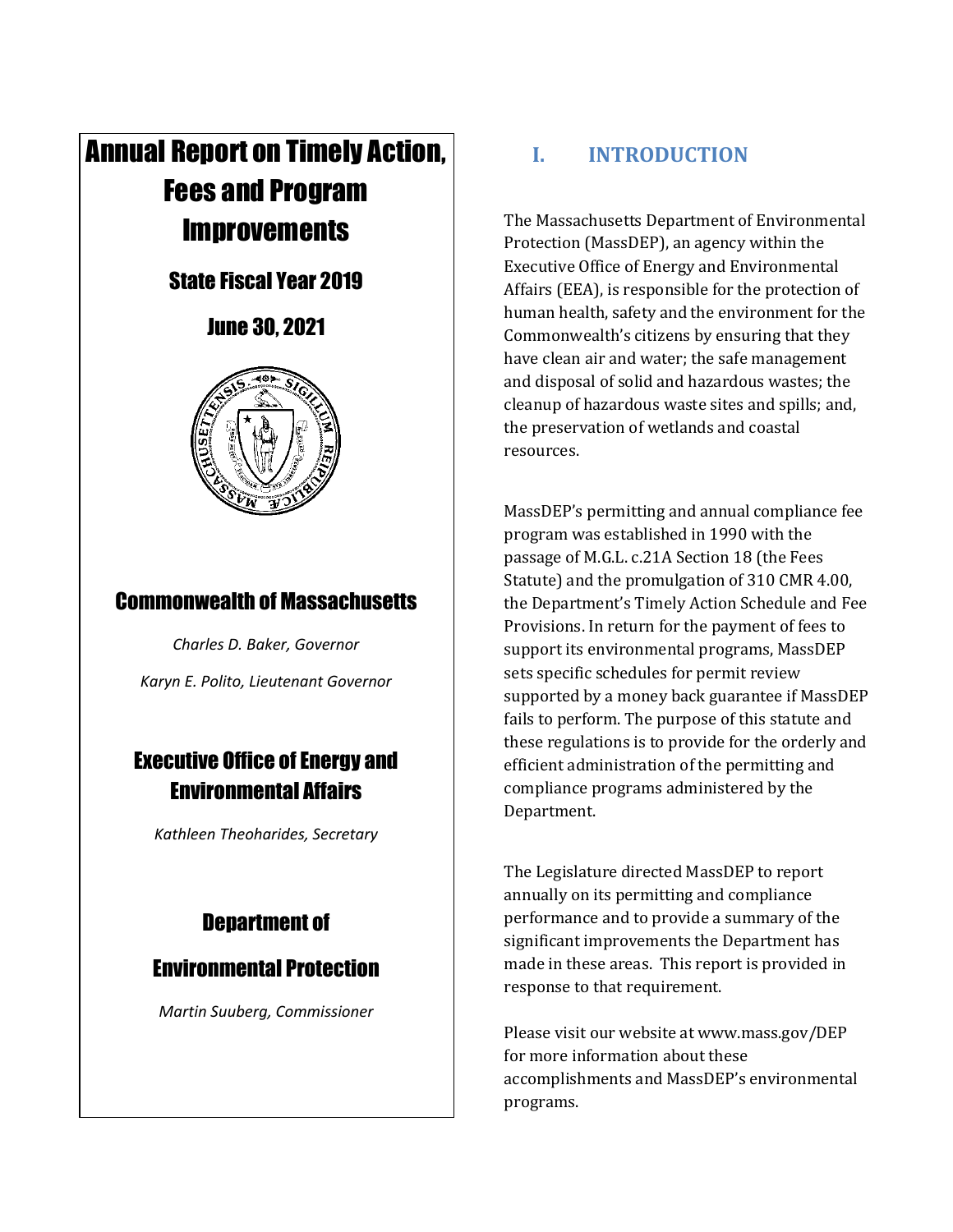## **II. HIGHLIGHTS OF MassDEP ACCOMPLISHMENTS: SFY2019**

MassDEP is proud of its role as a nation leading state environmental agency in its work to preserve and protect the natural resources of the commonwealth, the public health of its citizens and maintain clean air, water, and land. Noteworthy initiatives were advanced in in the areas of climate engagement, solid waste and recycling management, and assessing the impacts of emerging contaminants – including poly and per-fluorinated substances - in SFY 2019. In addition, working with the Executive Office of Energy and Environmental Affairs, MassDEP has added to the Environmental Information and Public Access System (EIPAS) expanding the on-line permitting services, as well as building the Environmental Justice work in the areas of language access, outreach and providing opportunities for all citizens to provide meaningful input on MassDEP's agency actions.

### **CLIMATE ENGAGEMENT**

### **Moving to Reduce Emissions from the Transportation Sector**

#### **Designing the Transportation Climate Initiative**

Massachusetts is a leader of the multi-state **[Transportation and Climate Initiative](https://www.transportationandclimate.org/)** (TCI), which is working to build a regional program that would cap and reduce greenhouse gas emissions from the transportation sector across the Northeast and Mid-Atlantic, and invest the proceeds in a cleaner, more resilient, and more equitable low-carbon transportation system. Announced in a **[December 2018 Press](https://www.mass.gov/news/commonwealth-joins-regional-states-to-reduce-transportation-emissions)  [Release](https://www.mass.gov/news/commonwealth-joins-regional-states-to-reduce-transportation-emissions)**, Massachusetts joined with eight states (Connecticut, Delaware, Maryland, New Jersey, Pennsylvania, Rhode Island, Vermont, Virginia) and Washington, DC in a new effort to develop a regional policy for low-carbon transportation. As part of the effort, **[the jurisdictions issued a](https://www.georgetownclimate.org/files/Final_TCI-statement_20181218_formatted.pdf)  [statement](https://www.georgetownclimate.org/files/Final_TCI-statement_20181218_formatted.pdf)** describing the goal of their collaboration to:

…design a regional low-carbon transportation policy proposal that would cap and reduce carbon emissions from the combustion of transportation fuels through a cap-and-invest program or other pricing mechanism… [and]… to complete the policy development process within one year, after which each jurisdiction will decide whether to adopt and implement the policy.

Over the summer and fall of 2019, Massachusetts state agencies held eleven regional workshops to engage with the public and seek input on a draft TCI program framework Interested individuals and organizations also encouraged to **[provide feedback in writing using the online portal on the TCI](https://www.transportationandclimate.org/main-menu/tci-regional-policy-design-stakeholder-input-form)  [website](https://www.transportationandclimate.org/main-menu/tci-regional-policy-design-stakeholder-input-form)**. TCI released the draft program framework for a regional policy on October 1, 2019 to reduce greenhouse gas pollution from transportation. The draft is available here **[Transportation and Climate](https://www.transportationandclimate.org/main-menu/tcis-regional-policy-design-process-2019)  [Initiative \(TCI\)](https://www.transportationandclimate.org/main-menu/tcis-regional-policy-design-process-2019)**. While the overall goal is to reduce the far-reaching climate impacts of vehicles and fuels, Massachusetts is particularly focused on delivering benefits to communities that are under-served by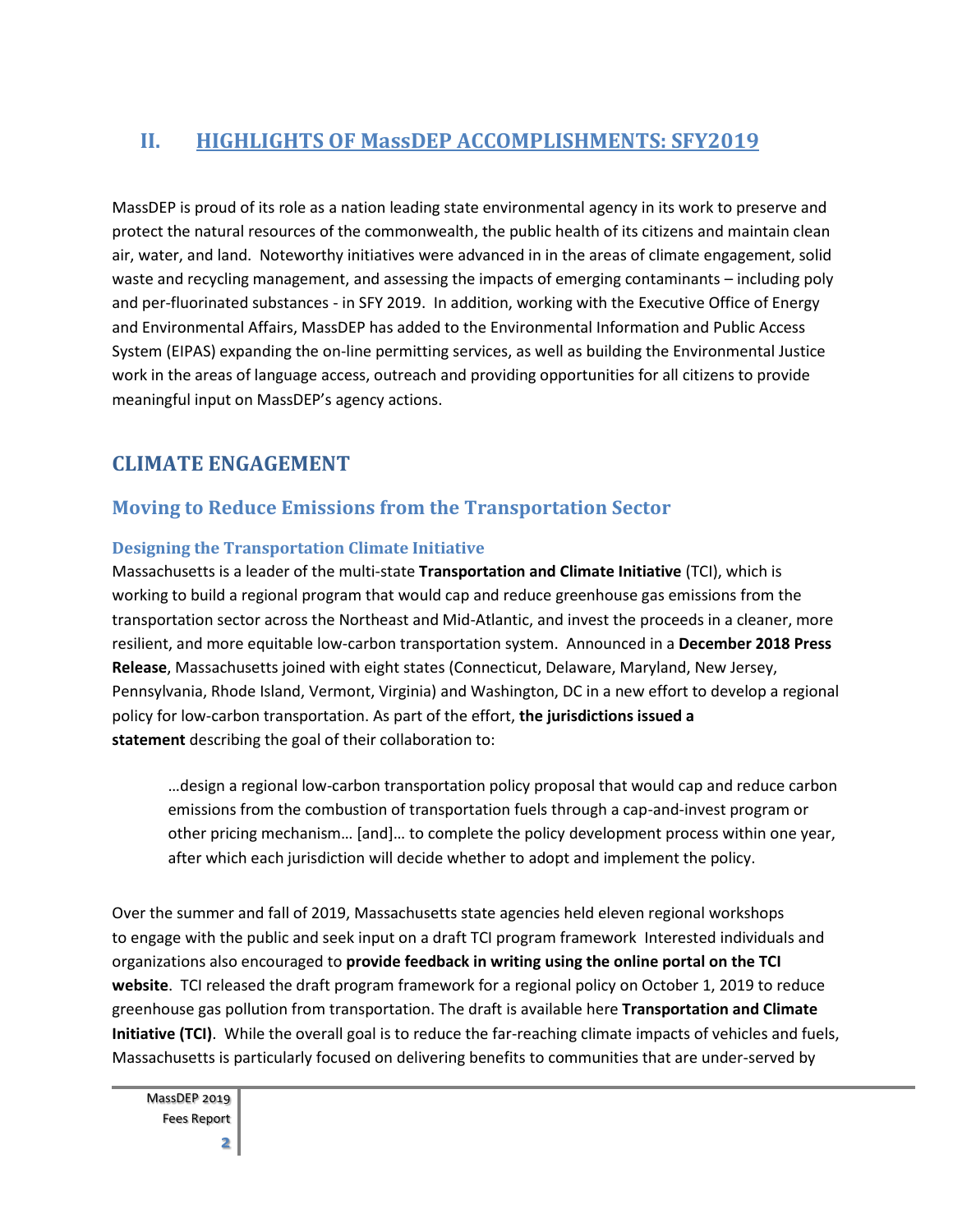current transportation options and disproportionately burdened by pollution. Following the release of the draft framework, the participating jurisdictions began working on a draft Memorandum of Understanding. On December 17, 2019, TCI released and invited public input on the **[draft](https://www.transportationandclimate.org/sites/default/files/FINAL%20TCI_draft-MOU_20191217.pdf)  ["Memorandum of Understanding" \(Draft MOU\)](https://www.transportationandclimate.org/sites/default/files/FINAL%20TCI_draft-MOU_20191217.pdf),** along with estimates of environmental and health benefits, building on the Draft Program Framework.

#### **Volkswagen Settlement – Benefits for Massachusetts**

As part of the national settlement of the Volkswagen diesel emissions case, Massachusetts is a beneficiary of \$75 million in settlement funds obtained for the Commonwealth the settlement. MassDEP is the designated lead agency for administering the settlement funds, and developed the implementation plan for using the funds in 2018. The Baker-Polito administration announced the release of the Commonwealth's final Mitigation Plan in December 2018 for the first phase of settlement fund spending. The Plan prioritized spending to:

- Reduce greenhouse gas (GHG) emissions to meet reduction targets;
- Promote electrification of the transportation network;
- Drive technological and policy progress in air pollution mitigation in the transportation network;
- Serve environmental justice populations; and
- Promote equitable geographic distribution of the mitigation funds across the state.

The Final Plan allocated \$23.5 million in the first phase of spending, including \$11 million for diesel bus replacements with new electric buses for regional transit authorities; \$5 million to supplement the network of electric vehicle charging station equipment in the commonwealth; and \$7.5 million to be made available for grant awards for projects that reduce emissions for diesel vehicles, non-road equipment and marine vessels. MassDEP has been implementing these programs and information on the program including awarded grants can be found here[: https://www.mass.gov/guides/volkswagen](https://www.mass.gov/guides/volkswagen-diesel-settlements-environmental-mitigation)[diesel-settlements-environmental-mitigation](https://www.mass.gov/guides/volkswagen-diesel-settlements-environmental-mitigation) The total settlement for Massachusetts (\$75 million) must be used within 15 years.

### **Implementing targeted Greenhouse Gas regulations to reduce emissions**

#### **Global Warming Solutions Act Climate Regulations**

On August 11, 2017 MassDEP promulgated a suite of regulations under the Global Warming Solutions Act to further reduce GHG emissions and protect communities, residents and infrastructure from the effects of climate change. The rules are designed to ensure that GHG limits for 2020 will be met and cover multiple emission sectors: transportation, electricity generation, methane gas distribution and electrical switchgear insulation. The 2020 limit is at least a 25% reduction of emissions from 1990 levels.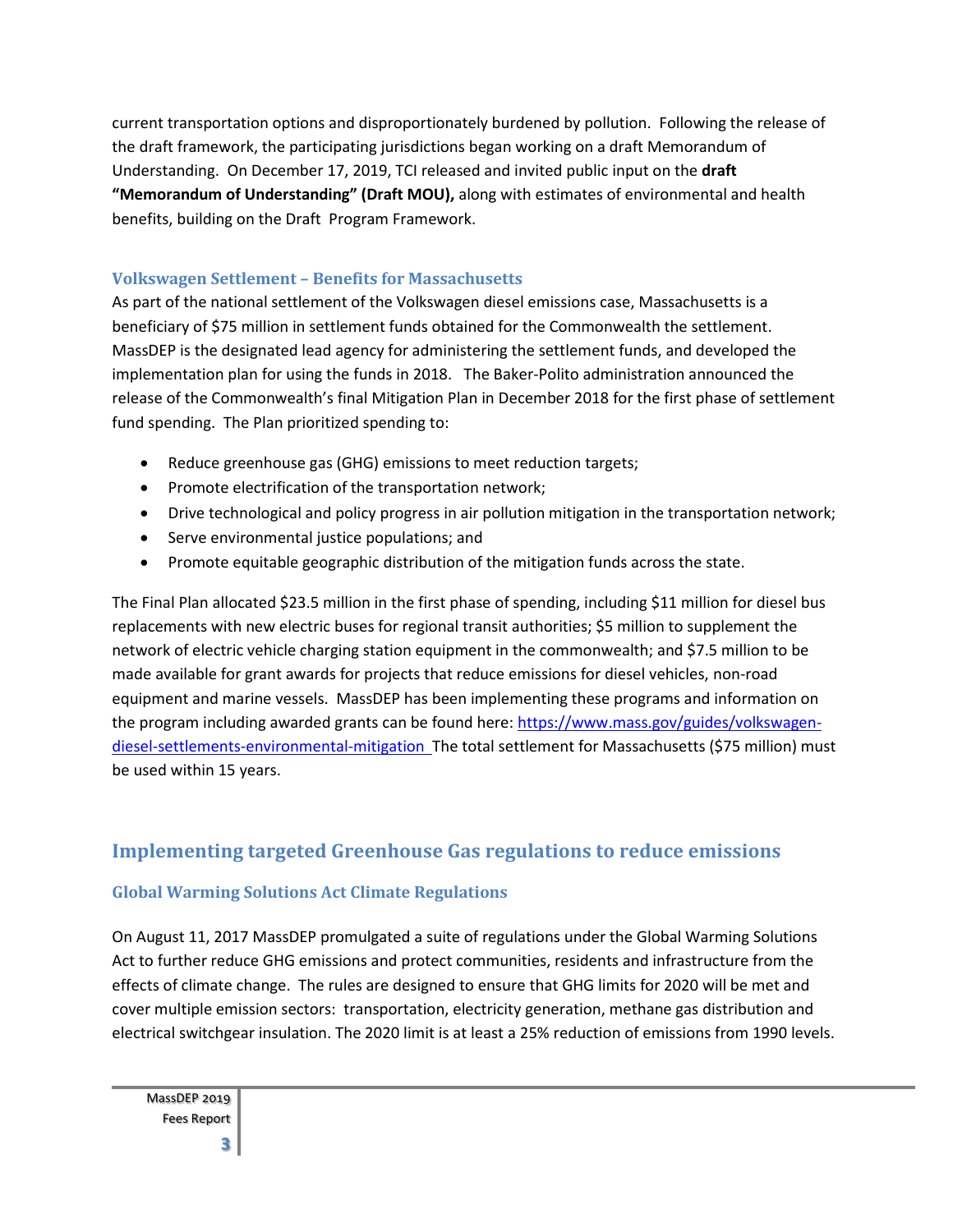During 2019 the agency amended the electricity regulations to include allowance auctions. Two in-state auctions have been conducted, and a gradual transition to a regular schedule of quarterly auctions is underway. Other regulations are in various phases of implementation, including planning for required program reviews scheduled for 2020 and 2021.

### **Supporting Adaptation Efforts to Improve Resiliency**

MassDEP continued to support the ongoing implementation of the first in the nation Integrated Hazard Mitigation and Climate Adaptation Plan in 2019. Working with the Executive Offices of Energy and Environmental Affairs and Public Safety, MassDEP has identified actions to improve the resiliency of the agency, and its regulated community. Those actions include:

- Developing regulatory performance standards for work in Land Subject to Coastal Storm Flowage under the Wetlands Protection Act with a stakeholder group;
- Updating precipitation models used by the Wetlands Program and related guidance;
- Participating in a regional water quality monitoring effort with other New England states; and
- Assessing the vulnerability of hazardous waste sites.

# A. **ADDRESSING EMERGING CONTAMINANTS**

### **Addressing PFAS at waste sites**

In June 2018, MassDEP's Bureau of Waste Site Cleanup issued guidance regarding when and how to sample and analyze for PFAS at disposal sites regulated under the Massachusetts Contingency Plan (MCP). In December 2019, MassDEP promulgated regulations to address six PFAS that established Reportable Concentrations (RCs), cleanup standards in soil and groundwater, and a specific Reference Dose (RfD) for use in site-specific risk characterizations.

The guidance and subsequent regulations provide a clear pathway for the notification, assessment, cleanup and closure of PFAS-contaminated sites in Massachusetts. At this time, approximately sixteen sites are known to include PFAS as contaminants of concern, including locations identified through public water supply testing, sites identified through the state cleanup program and a number of federal sites/federal facilities.

The discovery of PFAS in private drinking water supplies at these sites has resulted in response actions to minimize or eliminate ongoing exposure to PFAS, including the provision of bottled water, installation of point-of-entry treatment systems, and connection to a public water supply. These activities are conducted by MassDEP if there is no Potentially Responsible Party able or willing to undertake these efforts. At sites where PFAS contamination has affected public water supplies, the Drinking Water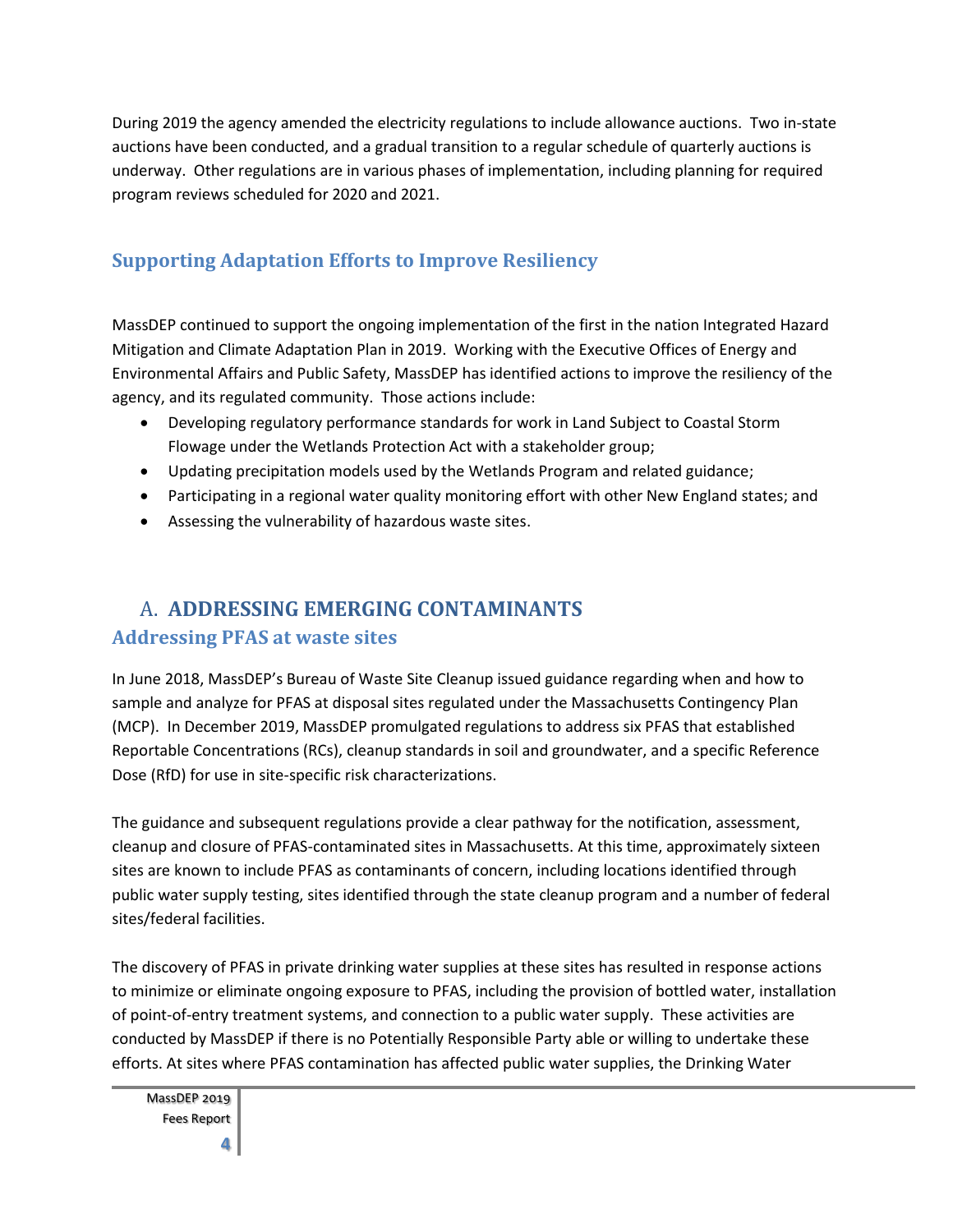Program requires actions to reduce or eliminate the consumption of contaminated drinking water through removal of the affected well from the distribution system, monitored blending of sources and/or installation of treatment systems while, in parallel, the Waste Site Cleanup Program initiates source discovery activities

### **Developing Standards for PFAS at waste sites and in drinking water**

Per- and polyfluoroalkyl substances (PFAS) are a group of man-made chemicals that includes PFOA, PFOS, GenX, and many other chemicals. PFAS are found in a wide range of consumer products that people use daily such as cookware, pizza boxes, and stain and water repellants. As they do not readily break down, most people have been exposed to PFAS. Certain PFAS can accumulate and stay in the human body for long periods of time. There is evidence that exposure to PFAS can lead to adverse health outcomes in humans.

There are no enforceable federal standards for these substances in public drinking water or in the hazardous waste program. EPA issued a Health Advisory of 70 parts per trillion in drinking water in May of 2016 for two of these substances (PFAS and PFOA). Additional research results have been published since then reaffirming health concerns with these substances, and other states including Massachusetts began working on enforceable standards in a variety of ways.

**MassDEP's Guideline for Drinking Water.** In June 2018, MassDEP issued a public health guideline to address five PFAS chemicals. These include PFOA, PFOS, perfluorononanoic acid (PFNA), perfluorohexanesulfonic acid (PFHxS) and perfluoroheptanoic acid (PFHpA). This type of guideline, known as an Office of Research and Standards Guideline (ORSG), provides recommended contaminant levels in drinking water and is set to be protective against adverse health effects for all people consuming the water for a lifetime. MassDEP recommended that this ORSG also apply to shorter-term exposures of weeks to months during pregnancy and breast-feeding. MassDEP recommended that: 1) consumers in sensitive subgroups (pregnant women, nursing mothers and infants) not consume water when the level of the five PFAS substances, individually or in combination, is above 0.070 micrograms per liter (μg/L) or 70 parts per trillion (ppt); and, 2) public water suppliers take steps expeditiously to lower levels of the five PFAS, individually or in combination, to below 70 ppt for all consumers. The June 2018 MassDEP ORSG and associated recommendations were developed out of an abundance of caution based on the similar chemical structure of the five PFAS compounds and available data indicating they most likely exhibit similar toxicities. Throughout 2019, MassDEP monitored the release of new information and the steps being taken by other states on PFAS in drinking water as well as in other media. As a result, toxicity value was developed by the Office of Research and Standards and the subgroup of PFAS addressed expanded to include Perfluorodecanoic Acid (PFDA). This information informed an update to the a more stringent ORSG and has also supported regulatory steps by MassDEP's Bureau of Waste Site Cleanup and the Drinking Water Program.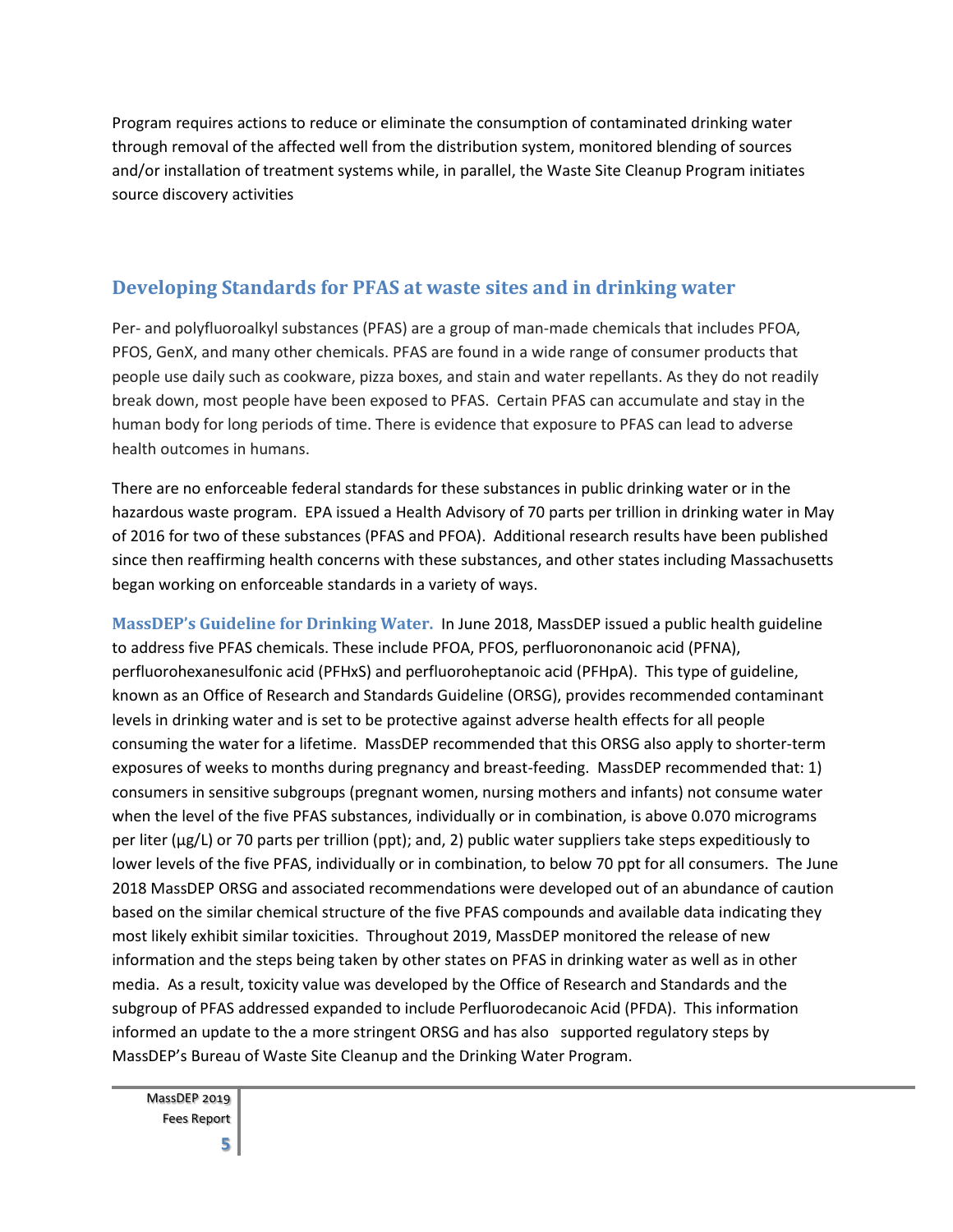**Waste Site Cleanup Standards.** In June 2018, MassDEP's Bureau of Waste Site Cleanup issued guidance regarding when and how to sample and analyze for PFAS) at disposal sites regulated under the Massachusetts Contingency Plan (MCP). MassDEP recommended a specific list of target PFAS analytes and appropriate quantitative and qualitative risk characterization approaches. Proposed regulatory standards for the six PFAS noted previously in soil and groundwater were proposed during state fiscal year 2019, and were finalized at the end of 2019.

**Maximum Contaminant Level for Drinking Water.** The MassDEP Drinking water program has steadily been collecting data from public water systems that monitored for PFAS to comply with the federal Unregulated Contaminant Monitoring Rule in 2015. For systems in Massachusetts that detected PFAS, the Drinking Water Program assisted in identifying appropriate responses – including making operational adjustments, blending sources, taking wells off line, and installing treatment. In 2019, the program met with a stakeholder group and proposed a regulatory framework in December 2019 for a maximum contaminant level and for which action would be required, as well as associated monitoring requirements. The work to finalize a maximum contaminant level (MCL) under state authority in the Massachusetts drinking water regulations was completed in mid-2020.

**Updating the Drinking Water Guideline.** The cleanup standards are, and drinking water will be, based on an assessment of available toxicological information and risk assessment work completed by the Office of Research and Standards to ensure that the programmatic standards are based on the most recent scientific findings. Based on this assessment the ORSG was updated in January 2020 for six PFAS at a summed level of 20 parts per trillion.

More information on MassDEP's PFAS work can be found here: [https://www.mass.gov/info-details/per](https://www.mass.gov/info-details/per-and-polyfluoroalkyl-substances-pfas)[and-polyfluoroalkyl-substances-pfas](https://www.mass.gov/info-details/per-and-polyfluoroalkyl-substances-pfas)

# **B. MANAGING SOLID WASTE AND RECYCLING**

### **The Solid Waste Master Plan: 2020-2030 and Continued Recycling Assistance**

#### **Solid Waste Master Plan**

Massachusetts General Laws **[Chapter 16, Section 21](https://malegislature.gov/Laws/GeneralLaws/PartI/TitleII/Chapter16/Section21)**, requires the MassDEP to develop and maintain a comprehensive statewide master plan for solid waste management, which the agency updates on a tenyear planning cycle. The current Solid Waste Master Plan for 2010 – 2020, presented a "pathway to zero waste" and a shift in mindset to thinking of "waste" as materials or a resource to be reused. The plan highlights diverting waste from disposal as:

• An *environmental opportunity* that will help Massachusetts reduce greenhouse gas emissions, conserve natural resources, and supplement energy conservation;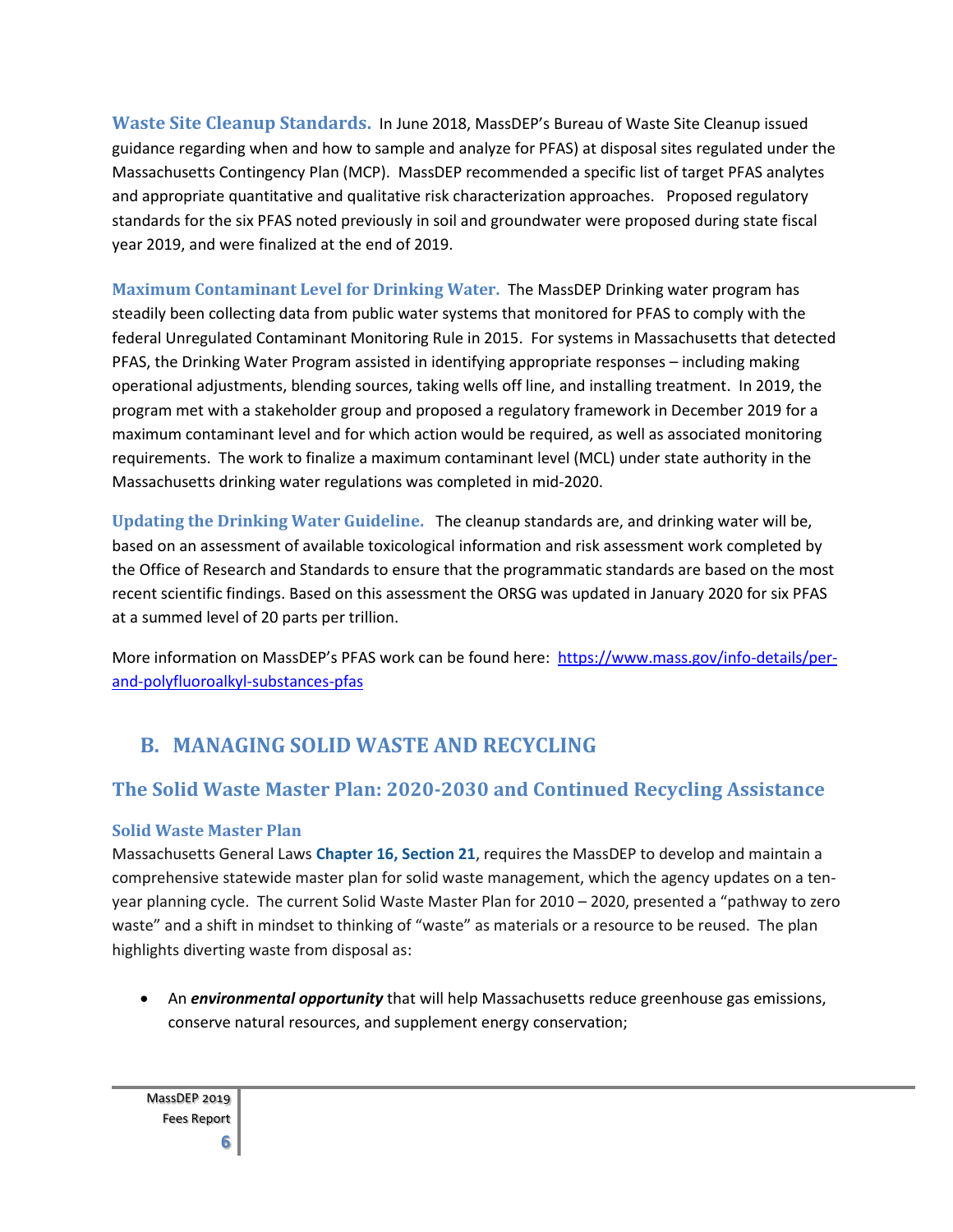- An *economic development opportunity* that can spur the expansion of businesses and jobs in the Commonwealth, using materials diverted from waste to make new products and to compete in the global marketplace; and
- An *opportunity to reduce disposal costs* for waste generators and municipalities.

MassDEP is developing a new Master Plan to guide solid waste management through the coming decade, from 2020 to 2030. The agency released a Draft Master Plan for Public Comment in 2019 and engaged in extensive stakeholder discussions to support and inform the process of drafting a new Plan. MassDEP's **[Solid Waste Advisory Committee,](https://www.mass.gov/service-details/solid-waste-advisory-committee-massdep)** an established stakeholder group and its subcommittees will continue to play a central role in supporting the agency's master plan development work. More information about the Committee, including meeting notices and materials can be found here. **[Solid](https://www.mass.gov/service-details/solid-waste-advisory-committee-massdep)  [Waste Advisory Committee.](https://www.mass.gov/service-details/solid-waste-advisory-committee-massdep)** A Final Plan is expected to be published by the end of 2021. Questions or comments on the development of the Master Plan can be sent to: [dep.swmp@mass.gov.](mailto:dep.swmp@mass.gov)

#### **Addressing the Changing Recycling Market**

Restrictions imposed by the Chinese Government in 2018 on the importation of recyclable commodities have had dramatic effects on recycling here in Massachusetts and around the world. Tighter end-market specifications for recovered paper and plastics have resulted in rising processing costs and lower revenue, particularly for paper. Many municipalities are feeling the impact of this and other regional market disruptions, such as the closure in March 2018 of a large glass recycling plant in Milford, MA. The Department is having ongoing conversations with recycling processors, haulers and municipalities to fully understand the challenges faced in collecting, processing and marketing recyclable materials, and have taken a number of steps in an attempt to lessen the impact of these events. Examples include offering flexibility for processors to store finished materials, allowing municipalities to store unprocessed glass, and authorizing the use of Recycling Dividend Program payments to offset increases in recycling costs. In limited circumstances, when outlets for collected recyclables are unavailable, waste ban waivers to haulers and municipalities to facilitate continued operations have been granted. In 2018, MassDEP initiated two programs to help reduce contamination in recycling which can help reduce processing costs and increase the quality of recovered materials.

#### **Recycling IQ Kit -**



Contamination of the recycling stream is a growing problem. The **Recycling IQ Kit** was developed to provide cities and towns with steps, tools, and resources to help **I**mprove the **Q**uality (IQ) of local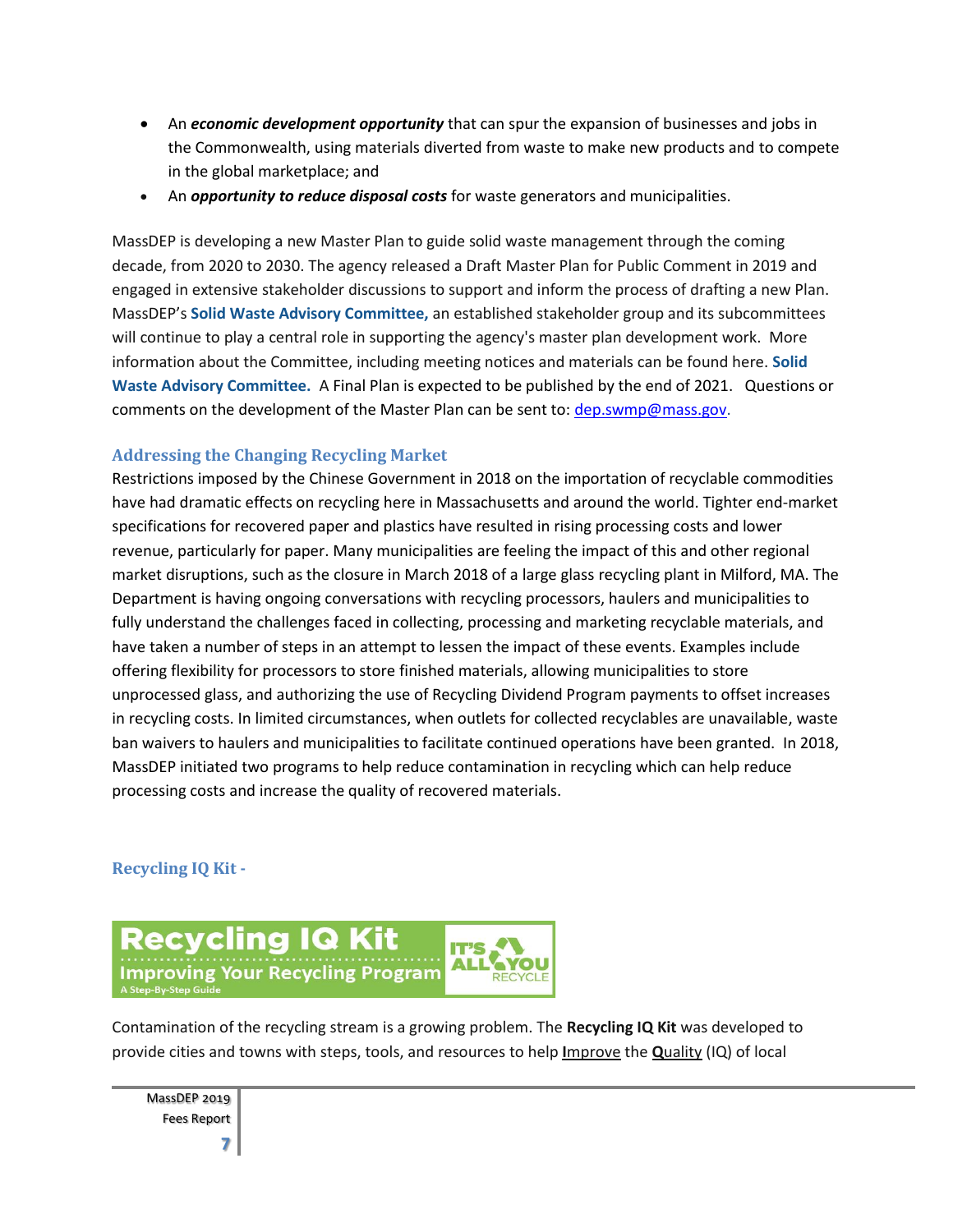recycling programs. The customized program was designed by MassDEP to educate residents to reduce contamination in the recycling stream and support municipal recycling operations. The Kit includes:

- Guidance for engaging with your Materials Recycling Facility (MRF) and hauler,
- Instructions and tools for targeting messages,
- Tools for tracking and reporting results,
- Customizable artwork for education and outreach, and
- Resources for direct feedback at curbside or drop-off.

The **Recycling IQ Kit** is open source and available for any city or town to use at any time. Funding and technical assistance to help best implement the **Recycling IQ Kit** tools are available from MassDEP. Technical assistance and grants up to \$40,000 to hire staff and produce outreach materials are available. To date, 25 communities have implemented the Recycling IQ Kit with over \$750,000 in support from MassDEP For more information see the MassDEP website: [https://www.mass.gov/how-to/get-the](https://www.mass.gov/how-to/get-the-massdep-recycling-iq-kit)[massdep-recycling-iq-kit](https://www.mass.gov/how-to/get-the-massdep-recycling-iq-kit)



#### **RecycleSmart Education Initiative**

MassDEP announced a statewide recycling education initiative in 2018 to reduce contamination in recycling by asking residents to "do their part and recycle smart." The cornerstone of this initiative is our new website called [RecycleSmartMA.org](https://recyclesmartma.org/) that features the "[Smart Recycling Guide](https://recyclesmartma.org/smart-recycling-guide/)." The Guide identifies the four categories of materials that every materials recovery facility (MRF) across the state accepts:

- Mixed paper and cardboard
- Metal food and beverage cans
- Glass bottles and jars
- Plastic bottles, jars, jugs, and tubs

The guide also identifies the top five contaminants that MRFs do not want in recycling loads and explains that these materials should be managed in other ways. The top five contaminants are:

- Bagged recyclables and bagged garbage
- Loose plastic bags/plastic wrap
- Food and liquids
- Clothing or linens

MassDEP 2019 Fees Report

**8**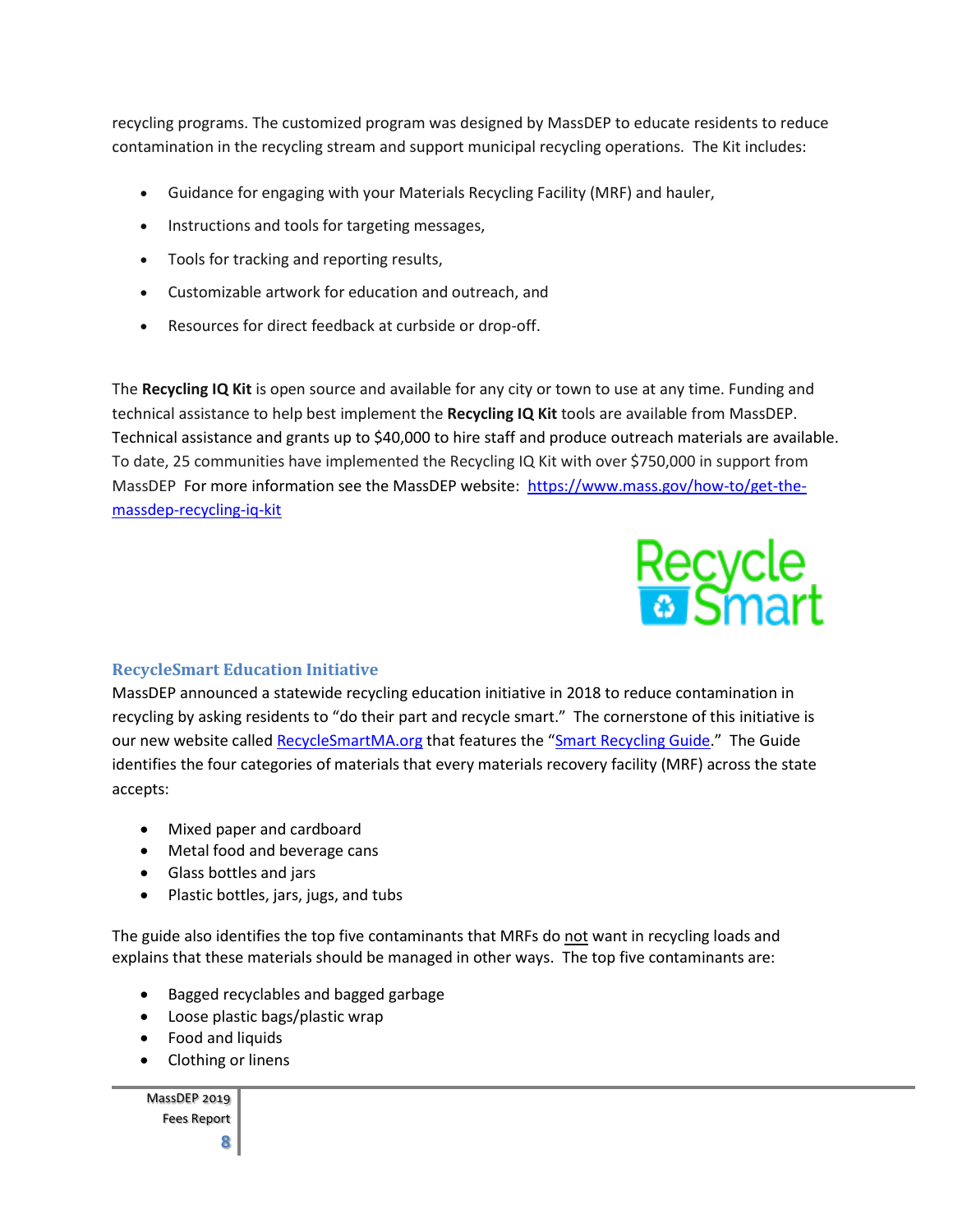• "Tanglers" - hoses, wires, chains, strings of lights, etc.

The website includes the "[Recyclopedia](https://recyclesmartma.org/results-materials/)" search tool, where residents can search for hundreds of items (from paper bags to pizza boxes) to find out how to properly manage them. There is also a video showing the recycling sorting process inside a MRF and answers to frequently asked questions about why and how to recycle smart. As of March 2020, RecycleSmart has 24,000 followers engaging with the Recycle Smart MA social media channels [\(Facebook,](http://facebook.com/recyclesmartma) [Twitter,](https://twitter.com/RecycleSmartMA) & [Instagram\)](https://www.instagram.com/recyclesmartma/), with 267 organizations signed up as Recycle Smart Partners and 3,100 recycling advocates subscribed to receive [monthly](https://mailchi.mp/4d689a17d2c8/recyclesmartmasignup) [recycling news](https://mailchi.mp/4d689a17d2c8/recyclesmartmasignup) from Recycle Smart. Nearly 266,500 individuals have visited [RecycleSmartMA.org](https://recyclesmartma.org/) and have used the Recyclopedia search tool over 230,000 times to figure out what does (and doesn't) belong in the recycling bin.

### **C. IMPROVING INFORMATION MANAGEMENT AND PUBLIC ACCESS**

### **The Environmental Information and Public Access System (EIPAS) Grows**

MassDEP, in coordination with EEA, continues to implement EIPAS a transformational environmental data and developing the public information access system. The first phase of EIPAS focuses on implementing e-permitting and the public portals. Massachusetts has implemented greater than 130 permits in the EIPAS system for three environmental agencies: MassDEP, the Department of Agricultural Resources, and the Department of Conservation and Recreation. MassDEP has completed online permitting for the Bureau of Air and Waste and now all Air Quality, Hazardous Waste, Toxic Use Reduction Planner and Solid Waste Permits are on line in the EIPAS system. MassDEP is now working to put permits from the Bureau of Water Resources on-line over a 2 year period. Drinking Water Cross Connection Permits have already been successfully implemented online.

EIPAS has also released additional information via the two public-facing online portals. The EEA **ePlace**  Public Access Portal enables citizens to access information about pending permit applications and final decisions, as well as to submit and view public comments pertaining to permit applications. The second portal provides data and enables data queries for up to 20 years of MassDEP's permit, inspection, facility and enforcement data. Recent additions to the data portal include Drinking Water data pertaining to PFAS and Lead and Copper.Recently issued enforcement documents have also been added to the portal. MassDEP will continue to evaluate additional data sets to be added to both of these portals.

For more information on the **ePlace** Public Access portal, visit <https://eeaonline.eea.state.ma.us/EEA/PublicApp/>

For more information on the Data portal, visit [here.](http://eeaonline.eea.state.ma.us/portal)

# **D. PROTECTING AND IMPROVING WATER QUALITY**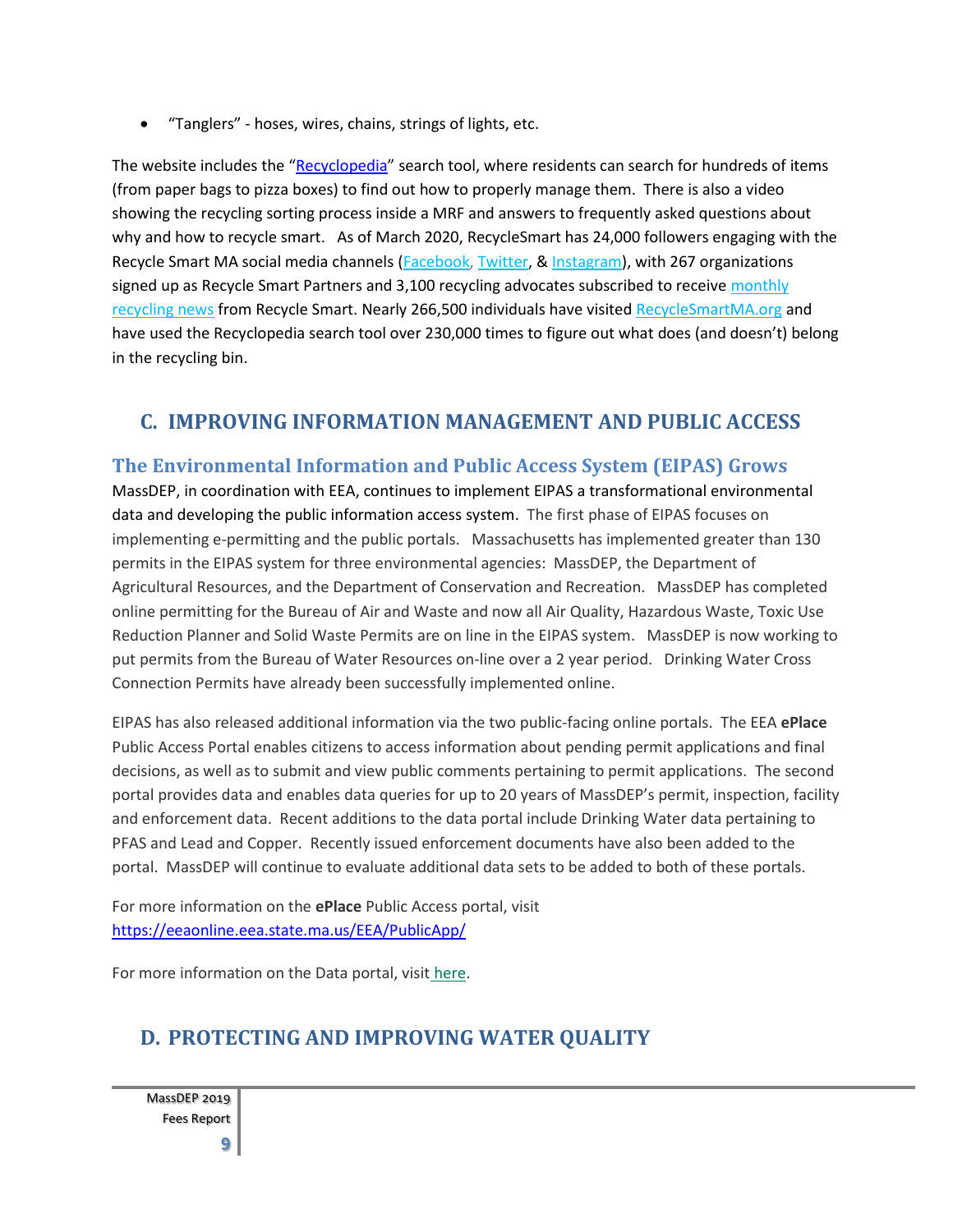### **Water Quality Partnerships for Sound Science, Monitoring and Assessment**

### **New investment in U.S. Geological Survey Monitoring Stations in the Connecticut River Watershed.**

In the fall of 2017, MassDEP funded the installation of a flow-monitoring station on the Connecticut River near the northern border of Massachusetts in Northfield. MassDEP also partnered with USGS and the Springfield Water and Sewer Commission to fund continued flow monitoring at this site and the expansion of its water quality data collection program. In addition, USGS has increased nutrient sampling frequency on the Connecticut River at the Thompsonville, CT station. In 2018, MassDEP invested in the installation of 4 more stations that are collecting nutrient loading information associated with the Millers, Deerfield, and Westfield and Chicopee sub-watersheds. The combination of loading information in the streams and the loads associated with the wastewater treatment plants will enable the nonpoint source contributions to be estimated. In combination, these investments total nearly \$500,000 in 2019. This network will provide a framework for the development of watershed monitoring plans that will inform future water quality management decision-making in Massachusetts and regionally for the Long Island Sound Drainage Area.

#### **Watershed Group Water Quality Monitoring Grant Program**

On Nov. 13, 2018 the Baker-Polito Administration announced the allocation of funding to a new grant program at Massachusetts Department of Environmental Protection (MassDEP). The annual grant provides up to \$200,000 in funding to watershed monitoring groups across the Commonwealth for testing rivers, lakes and ponds, and coastal resources for bacteria and other contaminants. The new Watershed Group Monitoring Grant program is being offered by the MassDEP to support watershed groups with baseline monitoring program activities and to help those groups build sampling knowledge and capacity. Watersheds across the Commonwealth must be assessed every two years. However, many water bodies are not assessed for one or more uses – such as primary or secondary recreation or aquatic life – in any given assessment cycle, and many small or unnamed streams and ponds have never been monitored or assessed. Also, new updated information is needed for many water bodies that have been assessed in the past to determine their current condition. The agency has been working on developing this program and plans to offer grant opportunities on a competitive basis. Projects supported by these grants are expected to increase the availability of water quality data used to determine the condition of surface waters within the state. The grant solicitation for proposals will be posted in early 2020 and awarded soon after.

### **Protecting Drinking Water**

#### **Massachusetts' Assistance Program for Lead in School Drinking Water**

In April 2016, Governor Charlie Baker and State Treasurer Deborah Goldberg launched a cooperative program to help Massachusetts public schools voluntarily test for lead and copper in drinking water. As part of this program, MassDEP, University of Massachusetts – Amherst, and the Massachusetts Water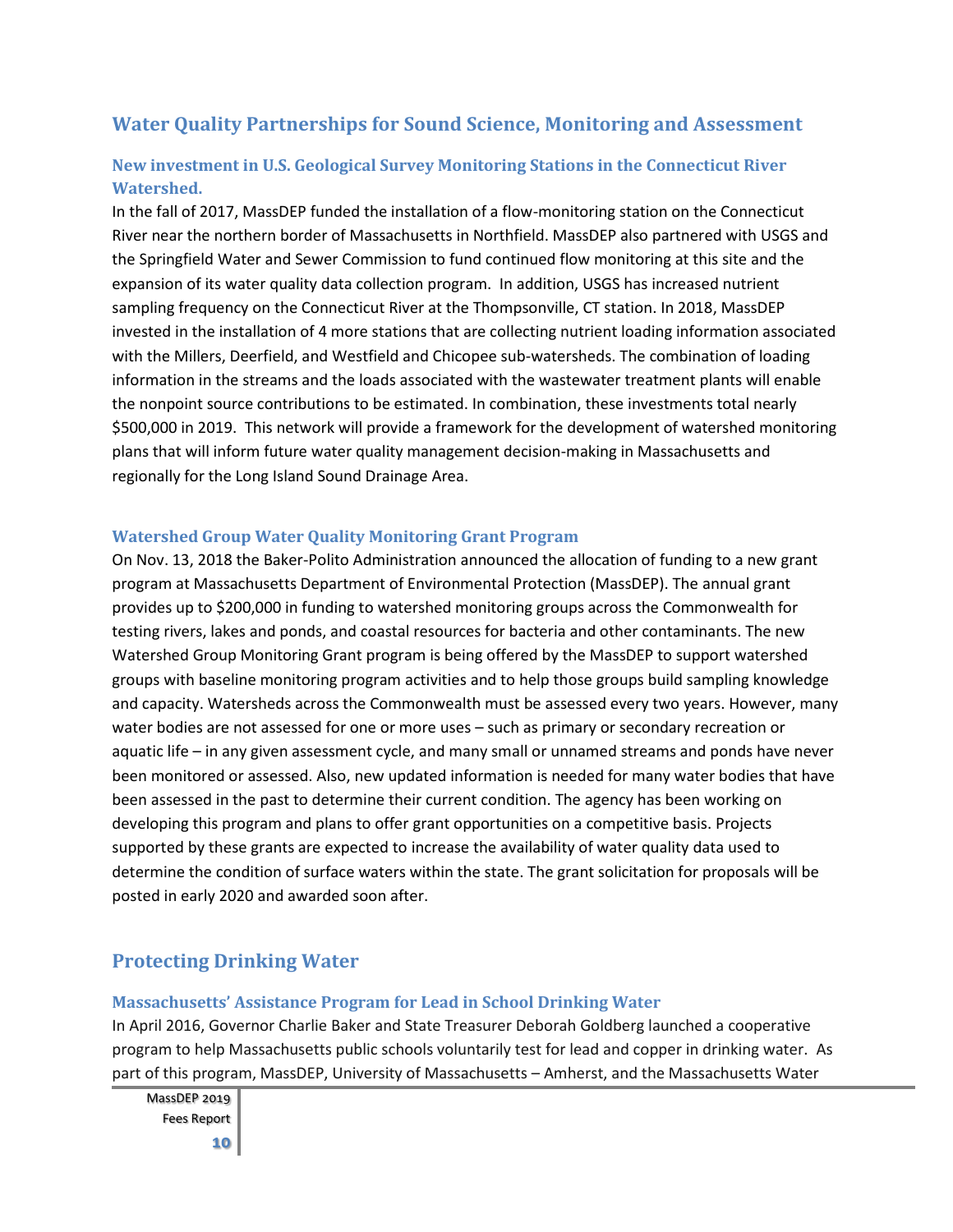Resources Authority provide technical assistance to public schools and childcare facilities to establish a lead and copper in drinking water program. The technical assistance provided helps public schools and childcare facilities to establish a facility based program, provide lab analysis of samples taken at taps and water fountains used for drinking and cooking, and assist with the identification of fixtures with lead and copper concentrations over Massachusetts' lead and copper Action Levels and possible remedial actions.

After schools receive their sampling results, they are encouraged to shut off all fixtures with Action Level exceedances, and to communicate the results and short-term action plans to parents and staff. Schools communicate this information through emails, automated informational calls, letters, website postings, printed postings in schools, newspaper articles, and public meetings. Actions taken to address elevated copper or lead levels include removing and replacing fixtures, using signage to indicate fixtures that are not intended to be used for drinking water, and implementing water line flushing programs.

From the launch of the Program in April 2016 through September 2018, water sampling has been completed in 980 school buildings in 188 communities. Almost 38,825 fixtures resulting in over 67,000 individual water samples were taken at school facilities across the Commonwealth. Approximately 68 percent of these school buildings reported one or more exceedance of the lead Action Level of 15 ppb. In 2019, the U.S. Environmental Protection Agency awarded nearly \$1,000,000 for testing of lead in drinking water of Massachusetts schools and childcare facilities. Complementing this initiative, in 2019, the Clean Water Trust allocated \$5,000,000 for the installation of bottle filling stations in Massachusetts schools where lead has been detected in drinking water. This important work is ongoing.

# **E. Remediation of Waste Sites**

In FY2019, MassDEP was notified of 1264 new reportable releases of oil and/or hazardous material, bringing the total number of reported releases since the beginning of the site cleanup program in 1985 to 51,688. Consistent with past years, 64% (808) were 2-hour notifications, including sudden releases greater than a Reportable Quantity and Imminent Hazards to health or the environment. Eleven percent (136) were 72-hour notifications, such as leaking underground storage tanks and Conditions of Substantial Release Migration. The remaining 320 notifications (25%) were 120-day notifications triggered by an exceedance of a Reportable Concentration in soil or groundwater.

The assessment and cleanup of disposal sites resulted in 1,081 new Permanent Solutions filed with MassDEP in FY2019. Of these, 87% were closed with no restrictions on future use. Sixty-five sites (6%) required an Activity and Use Limitation as part of the closure. In addition, 41 sites achieved a Temporary Solution.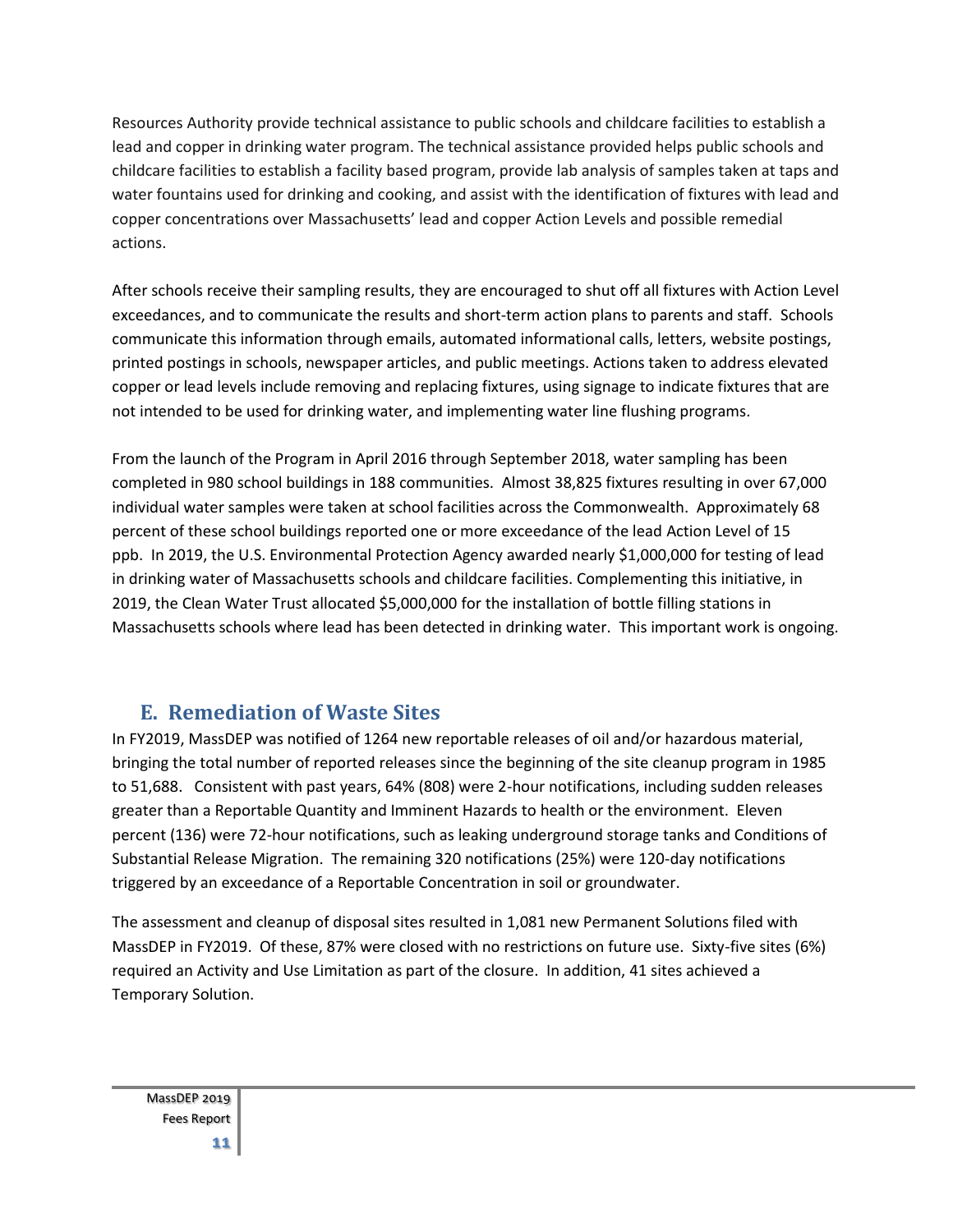### **F. Environmental Justice**

### **Developing an Agency Focused Strategy.**

The Executive Office of Energy & Environmental Affairs (EEA) 2017 Environmental Justice (EJ) Policy directed all EEA agencies to develop agency specific EJ Strategies. EEA agencies must consider how to appropriately integrate EJ considerations into their department's work through policies, programs, or other strategies. EEA agencies are also directed to identify and promote agency-sponsored projects, funding decisions, rulemakings or other actions intended to further EJ throughout the Commonwealth in order to assess and measure the fair distribution of benefits. These separate agency strategies will be consolidated into one Secretariat wide EJ Strategy.

MassDEP worked on its agency specific EJ Strategy and plans to finalize it in 2021. The document will outline actions for promoting and integrating EJ considerations across MassDEP's programs, policies, activities and function as the workplan to meet MassDEP's EJ goals. MassDEP is working on finalizing its Strategy in coordination with EEA. The agency is committed to ensuring the equal protection and meaningful involvement of all people residing in the Commonwealth with respect to environmental protection and the equitable development, implementation, and enforcement of environmental laws, regulations and policies.

# **III. By the Numbers: MassDEP Permitting, Compliance and Enforcement in FY 2019\***

#### *PIMS* **and** *Accela* **Timely Action Permit Application Fees and Activity\*\***

|                                  | <b>FY 2018</b> | <b>FY 2019</b> |
|----------------------------------|----------------|----------------|
|                                  |                |                |
| Applications received            | 2,164          | 2,233          |
| Total revenue                    | \$1.42 million | \$1.49 million |
| Final determinations issued      | 2085           | 2085           |
| Refunds for missed timelines     | 1              | ŋ              |
| Dollar value of timeline refunds | \$860          | ი              |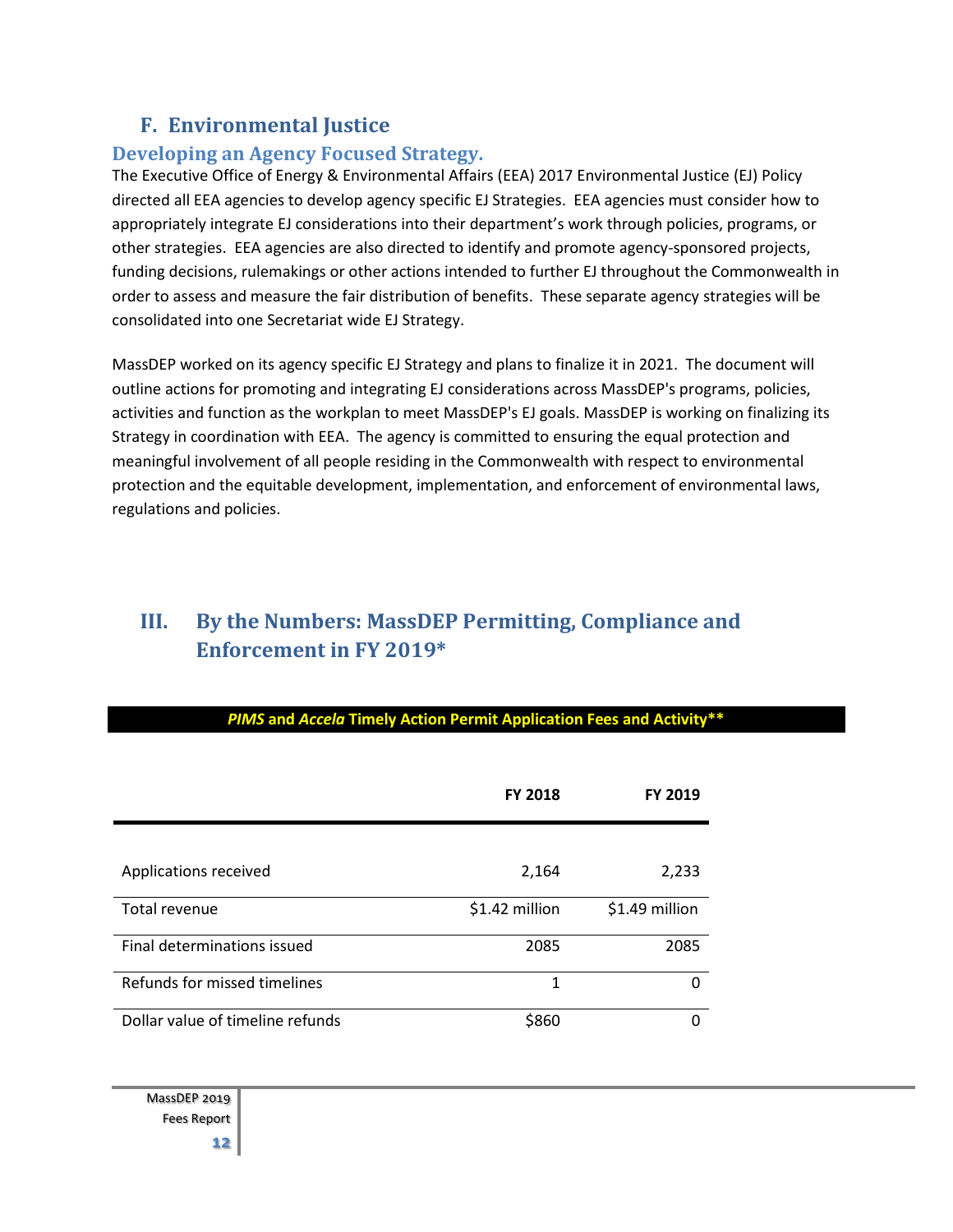|  | <b>PIMS and Accela Timely Action Permit Application Final Determinations***</b> |  |
|--|---------------------------------------------------------------------------------|--|
|  |                                                                                 |  |

|                                | <b>Applications</b><br>Completed | Approved | <b>Denied</b>  | Withdrawn      |
|--------------------------------|----------------------------------|----------|----------------|----------------|
|                                |                                  |          |                |                |
| Air Quality                    | 133                              | 114      | 0              | 19             |
| Waste Site Cleanup             | 3                                | 3        | $\mathbf 0$    | $\mathbf 0$    |
| Hazardous Waste                | 97                               | 93       | $\mathbf 0$    | $\overline{4}$ |
| Lab Certifications             | 27                               | 24       | $\mathbf 0$    | 3              |
| Solid Waste                    | 198                              | 186      | $\mathbf 0$    | 12             |
| Watershed Management           | 429                              | 425      | $\mathbf 0$    | 4              |
| <b>Water Pollution Control</b> | 161                              | 153      | $\mathbf 1$    | $\overline{7}$ |
| <b>Water Supply</b>            | 589                              | 581      | $\mathbf 0$    | 8              |
| Wetlands & Waterways           | 448                              | 381      | $\mathbf{1}$   | 66             |
| <b>Total - All Programs</b>    | 2,085                            | 1,960    | $\overline{2}$ | 123            |

### **Timely Action Fees Collected Under 310 CMR 4.00**

|                                            | <b>FY 2018</b> | <b>FY 2019</b> |  |
|--------------------------------------------|----------------|----------------|--|
|                                            |                |                |  |
| <b>Annual Compliance Fees</b>              | \$10.7 million | \$10.8 million |  |
| Chapter 21E Annual Compliance Fees         | \$3.8 million  | \$3.8 million  |  |
| All Permit Application Fees                | \$3.3 million  | \$2.9 million  |  |
| <b>Wetlands Notices of Intent</b>          | \$1.6 million  | \$1.7 million  |  |
| <b>Total Timely Action Fees Collected:</b> | \$19.4 million | \$19.2 million |  |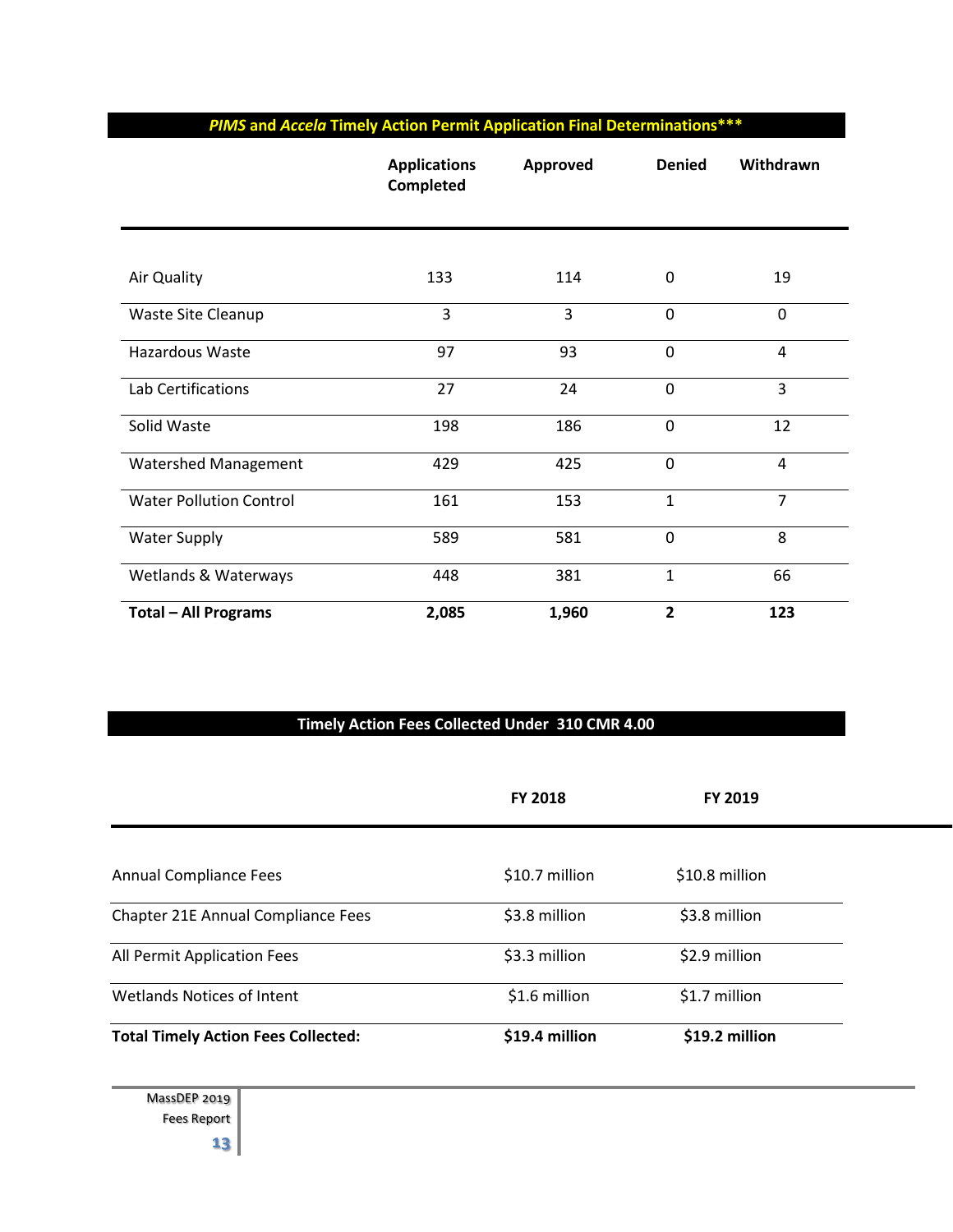#### **Special Projects Permitting and Oversight Fund**

For certain permit applications that need specialized attention or action due to project size, complexity, or technical difficulty, or where proposed projects serve significant public interests and offer opportunities to restore, protect, conserve, or enhance natural resources, an alternative timeline and fee structure may be required. Pursuant to Section 40 of Chapter 149 of the Acts of 2004, revenue derived from these projects is deposited into the Special Projects Permitting and Oversight Fund. During Fiscal Year 2019, the following active projects met these criteria:

| <b>Project Name</b>                                | <b>Total FY19</b><br>Costs<br><b>Incurred</b> | <b>Total</b><br>Project<br>Costs<br><b>Incurred</b> | <b>Receipts to Date</b><br>$9 - 27 - 19$ | Permit<br>Code | <b>FY 19</b><br>Permit<br>Volume |
|----------------------------------------------------|-----------------------------------------------|-----------------------------------------------------|------------------------------------------|----------------|----------------------------------|
| <b>TOTAL</b>                                       | \$2,720,670                                   | \$15,302,430                                        | \$21,252,869                             |                | $\overline{2}$                   |
| Clean Energy Results Program                       | \$727,881                                     | \$13,266,195                                        | \$17,017,282                             |                |                                  |
| Drinking Water & Waste Water                       | \$1,807,158                                   | \$1,820,538                                         | \$4,000,000                              |                |                                  |
| Tradebe Stoughton HW Lic                           | \$8,181                                       | \$38,248                                            | \$47,014                                 |                |                                  |
| South Coast Rail Ch91 & Water Quality Cert         | \$97,724                                      | \$97,724                                            | \$67,795                                 |                |                                  |
| Clean Harbors Braintree RCRA Part B                | \$27,552                                      | \$27,552                                            | \$27,552                                 |                |                                  |
| Triumvirate Environmental (Merrimack)HW LIC        | \$6,334                                       | \$6,334                                             | \$7,425                                  |                |                                  |
| Coventa Bondi's Landfill Cell 2 Verticle Expansion | \$5,342                                       | \$5,342                                             | \$28,600                                 |                |                                  |
| Haverhill Harbor Place II Ch91 Non Water Dep       | \$10,435                                      | \$10,435                                            | \$23,241                                 | WW15C          | 1                                |
| Cyn Oil Corporation HW Lic Renewal                 | \$13,779                                      | \$13,779                                            | \$7,960                                  |                |                                  |
| Vineyard Wind Ch91/401 WQC                         | \$16,284                                      | \$16,284                                            | \$26,001                                 | <b>WW26</b>    | 1                                |